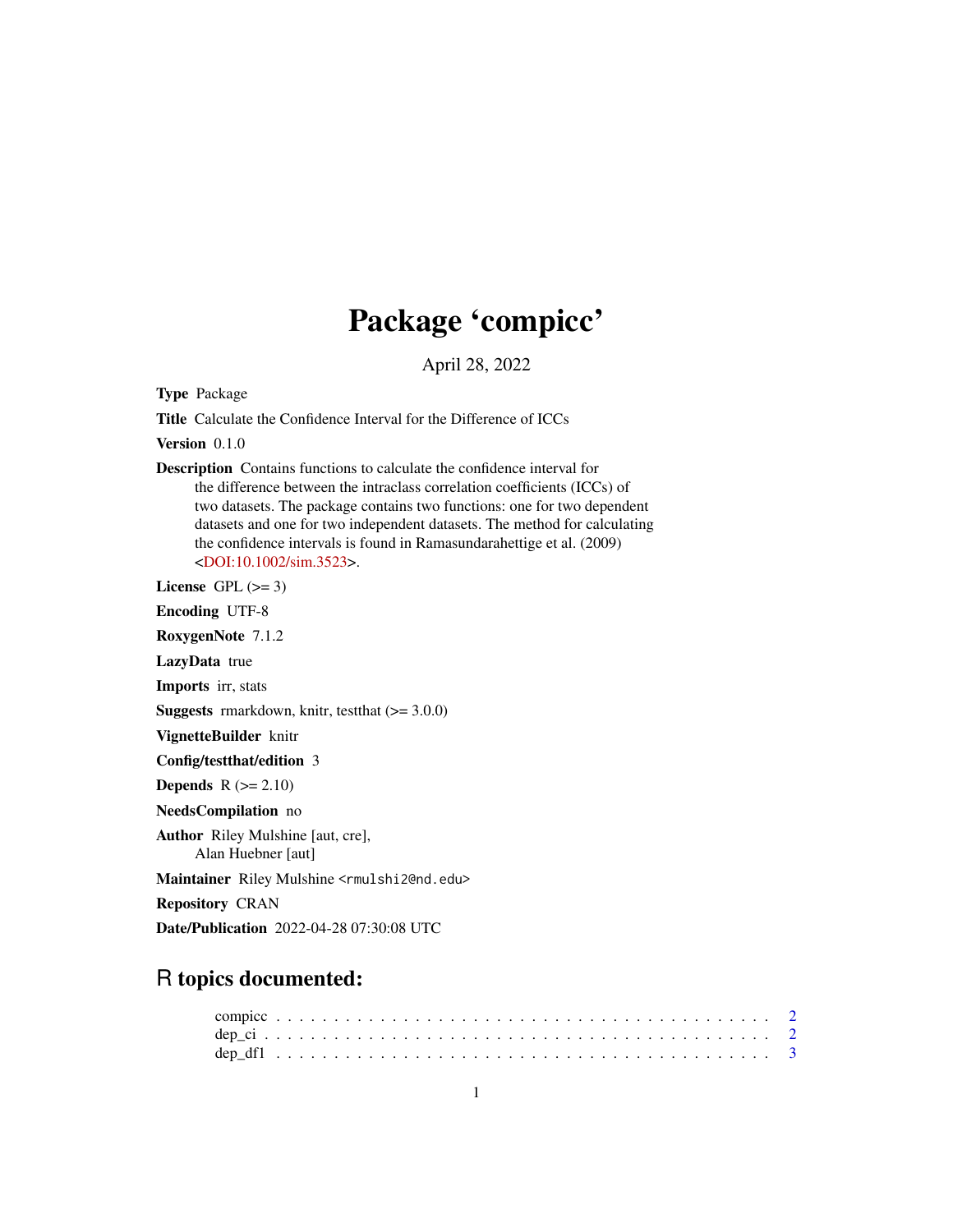<span id="page-1-0"></span> $2$  dep\_cine and  $\epsilon$  dep\_cine and  $\epsilon$  dep\_cine and  $\epsilon$  dep\_cine and  $\epsilon$  dep\_cine and  $\epsilon$ 

| Index |  |  |  |  |  |  |  |  |  |  |  |  |  |  |  |  |  |  |  |  |  |  |
|-------|--|--|--|--|--|--|--|--|--|--|--|--|--|--|--|--|--|--|--|--|--|--|

compicc *compicc*

#### Description

A package for computing the confidence interval for the difference between two datasets' intraclass correlation coefficients (ICCs). It contains functions to compute the confidence interval for dependent (dep\_ci) and independent (indep\_ci) data.

If the two dataset being compared consist of the same subjects, the dependent function dep\_ci should be used. If a different set of subjects were tested in each dataset, the independent function indep\_ci should be used.

The package includes 4 dataframes. The dataframes dep\_df1 and dep\_df2 can be used as examples with the function  $(\text{dep\_ci}())$ , while the dataframes indep\_df1 and indep\_df2 can be used as examples with the function (indep\_ci()).

The method to calculate the confidence interval was first proposed by Ramasundarahettige et al. (2009).

dep\_ci *Confidence Interval for the difference between two dependent ICCs*

#### Description

Confidence Interval for the difference between two dependent ICCs

#### Usage

```
dep_ci(data1, data2, conf_level = 0.95)
```
#### Arguments

| data1      | A dataframe in wide format                                         |
|------------|--------------------------------------------------------------------|
| data2      | A dataframe in wide format                                         |
| conf level | The confidence level of the confidence interval: defaults to 0.95. |

#### Details

Used when the same subjects are tested in each dataframe. The wide format for the dataframe means that the subjects constitute the rows, and the multiple trials per subject constitute the columns of the dataframe.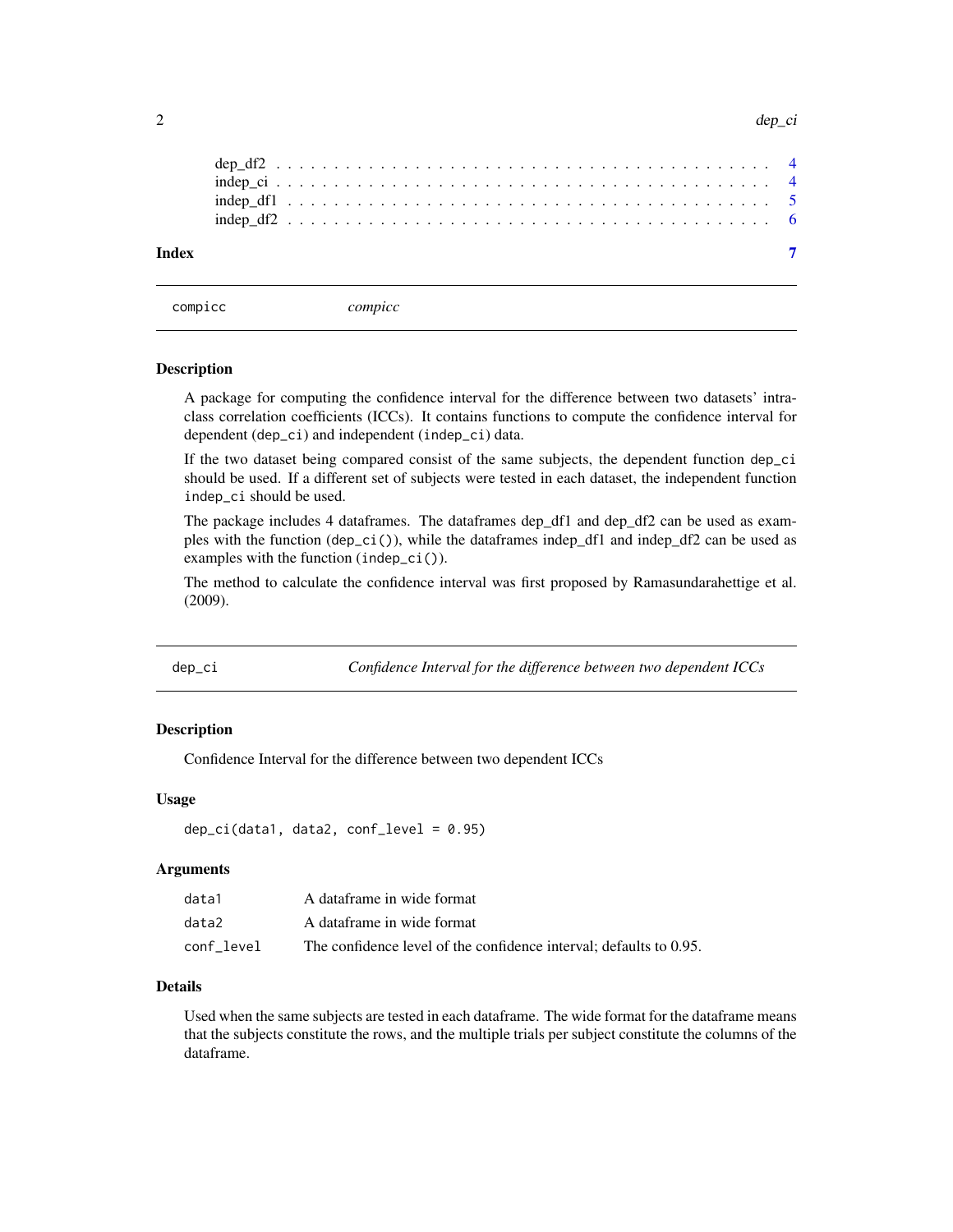<span id="page-2-0"></span> $\text{dep\_df1}$  3

#### Value

A list with 3 elements:

ICC of data1 (\$icc\_1)

ICC of data2 (\$icc\_2)

Confidence interval for the difference between the ICC of data1 and the ICC of data2 (\$confidenceIntervalDifference)

The confidence interval is a 1x2 dataframe with calls \$lowerBound and \$upperBound for the bounds of the interval

#### Examples

```
subject1_test1 <- c(46, 42, 43)
subject2_test1 <- c(34, 35, 34)
subject3_test1 <- c(51, 48, 54)
rater1Data <- data.frame(subject1_test1, subject2_test1, subject3_test1)
subject1_test2 <- c(45, 44, 44)
subject2_test2 <- c(36, 35, 37)
subject3_test2 <- c(49, 49, 51)
rater2Data <- data.frame(subject1_test2, subject2_test2, subject3_test2)
dep_ci(rater1Data, rater2Data)
dep_ci(rater1Data, rater2Data, conf_level = 0.99)
```
dep\_df1 *Testing Scores of 100 Subjects from Rater/Time 1 in Dependent Case*

#### Description

A dataset containing scores for 100 subjects, where each subject has 4 trials. This is to be used in an example for the case of comparing 2 dependent ICCs (function dep\_ci()), where this dataset contains the scores measured by Rater 1 (or at time 1) of the 100 subjects and dataset dep\_df2 contains the scores measured by Rater 2 (or at time 2) of the same 100 subjects.

#### Usage

dep\_df1

#### Format

A dataframe with 100 rows and 4 columns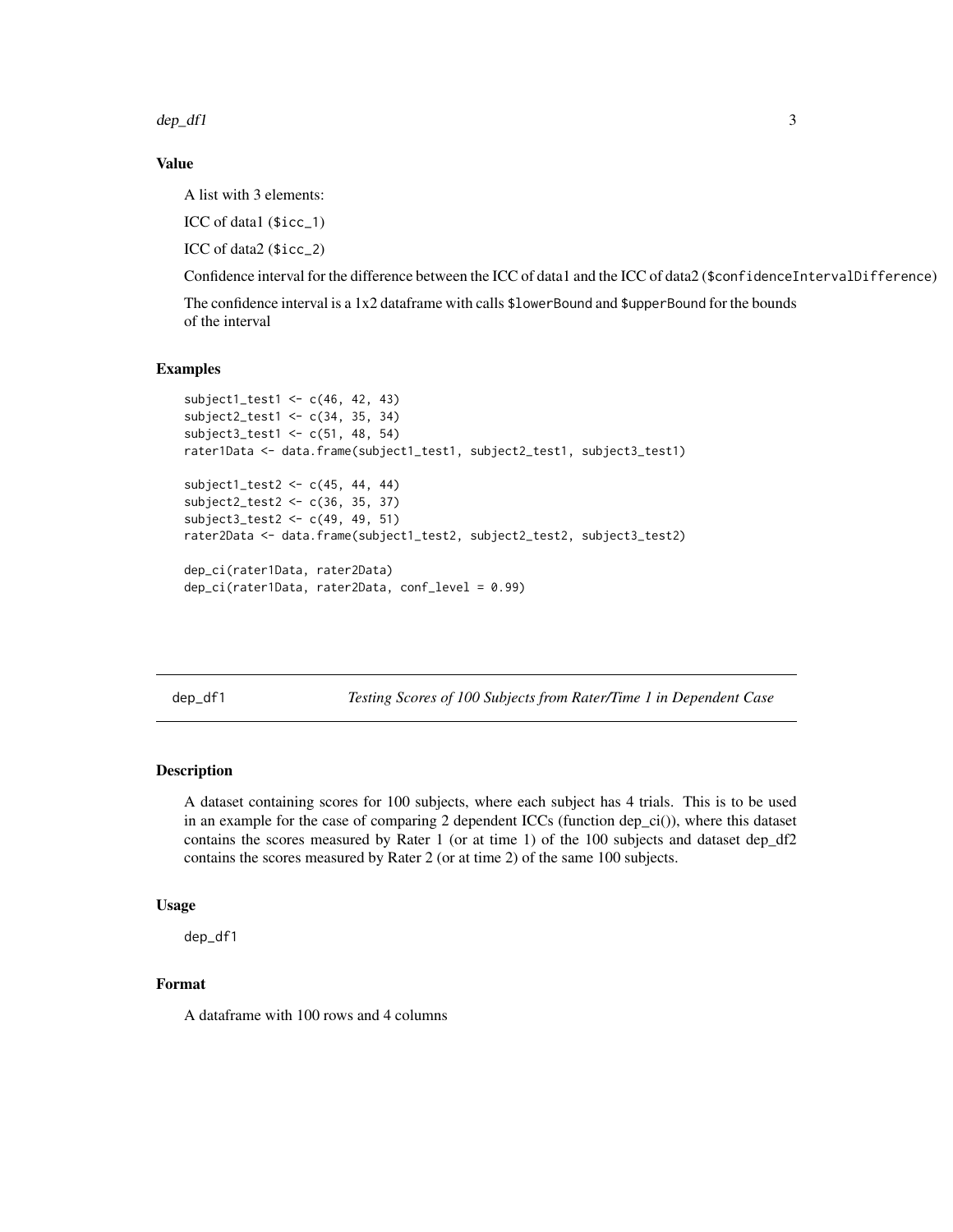<span id="page-3-0"></span>

#### Description

A dataset containing scores for 100 subjects, where each subject has 4 trials. This is to be used in an example for the case of comparing 2 dependent ICCs (function dep\_ci()), where this dataset contains the scores measured by Rater 2 (or at time 2) of the 100 subjects and dataset dep\_df1 contains the scores measured by Rater 1 (or at time

1. of the same 100 subjects.

#### Usage

dep\_df2

#### Format

A dataframe with 100 rows and 4 columns

indep\_ci *Confidence Interval for the difference between two independent ICCs*

#### Description

Confidence Interval for the difference between two independent ICCs

#### Usage

 $indep_c i (data1, data2, conf\_level = 0.95)$ 

#### Arguments

| data1      | A dataframe in wide format                                                  |
|------------|-----------------------------------------------------------------------------|
| data2      | A dataframe in wide format                                                  |
| conf level | The confidence level of the confidence interval; defaults to $0.95(95\%)$ . |

#### Details

Used when a different set of subjects are tested in each dataframe. The wide format for the dataframe means that the subjects constitute the rows, and the multiple trials per subject constitute the columns of the dataframe.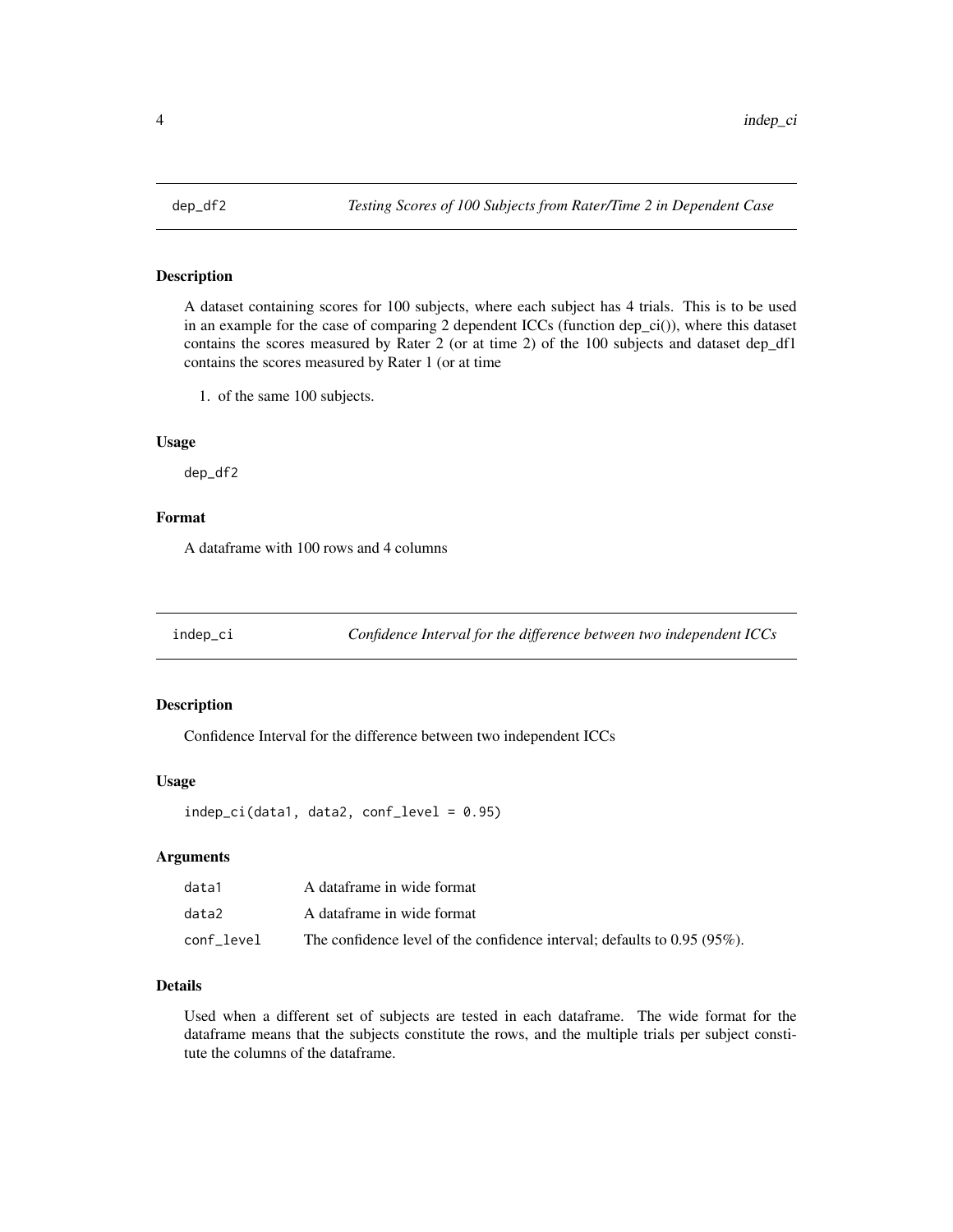<span id="page-4-0"></span>indep\_df1 5

#### Value

A list with 3 elements:

ICC of data1 (\$icc\_1)

ICC of data2 (\$icc\_2)

Confidence interval for the difference between the ICC of data1 and the ICC of data2 (\$confidenceIntervalDifference)

The confidence interval is a 1x2 dataframe with calls \$lowerBound and \$upperBound for the bounds of the interval

#### Examples

```
subject1_test1 <- c(46, 42, 43)
subject2_test1 <- c(34, 35, 34)
subject3_test1 <- c(51, 48, 54)
rater1Data <- data.frame(subject1_test1, subject2_test1, subject3_test1)
subject4_test2 <- c(26, 25, 28)
subject5_test2 <- c(43, 45, 45)
subject6_test2 <- c(30, 31, 31)
rater2Data <- data.frame(subject4_test2, subject5_test2, subject6_test2)
indep_ci(rater1Data, rater2Data)
indep_ci(rater1Data, rater2Data, conf_level = 0.90)
```
indep\_df1 *Testing Scores of 100 Subjects from Rater/Time 1 in Independent Case*

#### Description

A dataset containing scores for 100 subjects, where each subject has 4 trials. This is to be used in an example for the case of comparing 2 independent ICCs (function indep\_ci()), where this dataset contains the scores measured by Rater 1 (or at time 1) of the 100 subjects and dataset indep\_df2 contains the scores measured by Rater 2 (or at time 2) of 80 different subjects.

#### Usage

indep\_df1

#### Format

A dataframe with 100 rows and 4 columns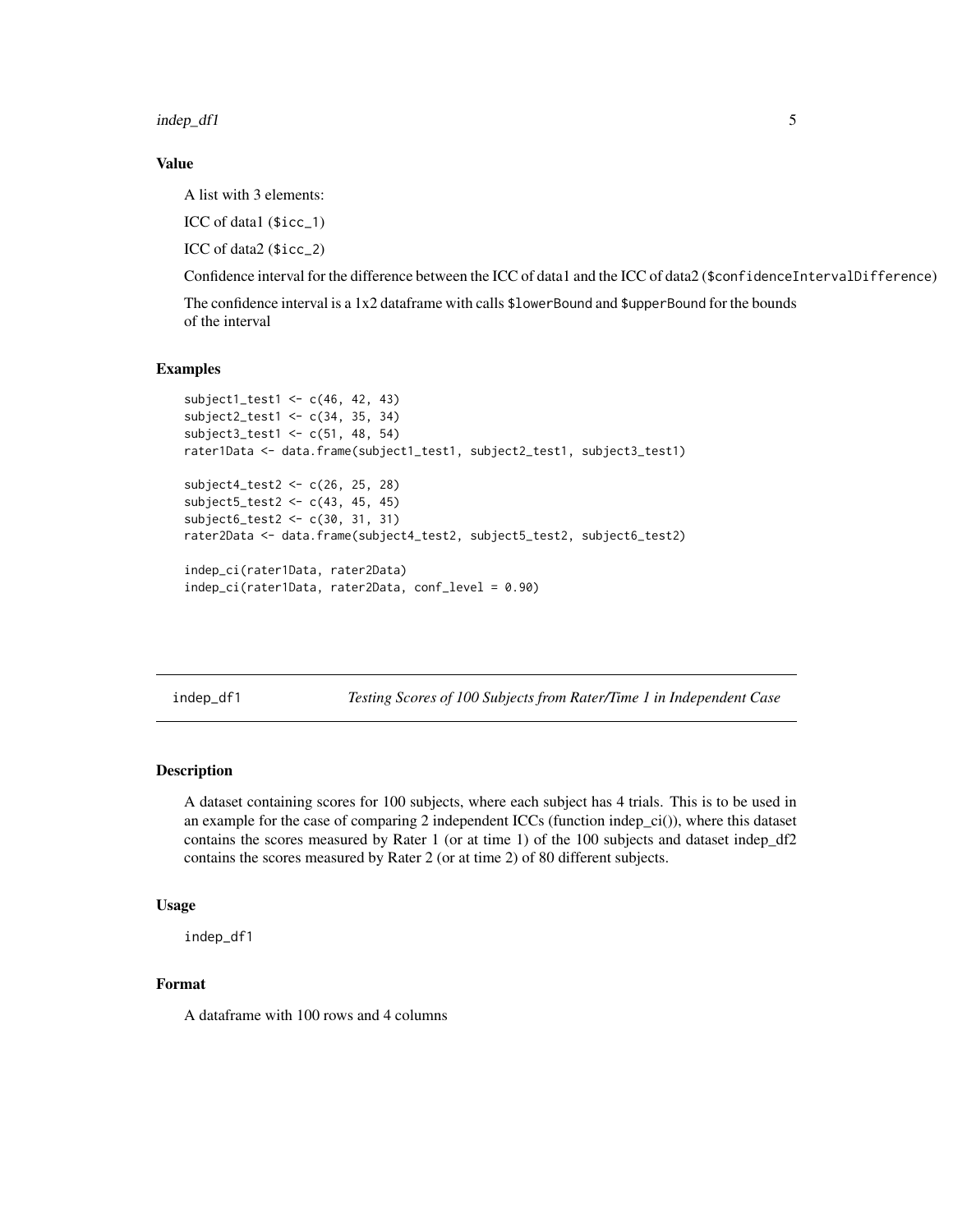<span id="page-5-0"></span>

#### Description

A dataset containing scores for 80 subjects, where each subject has 4 trials. This is to be used in an example for the case of comparing 2 independent ICCs (function indep\_ci()), where this dataset contains the scores measured by Rater 2 (or at time 2) of the 80 subjects and dataset indep\_df1 contains the scores measured by Rater 1 (or at time

1. of 100 different subjects.

#### Usage

indep\_df2

#### Format

A dataframe with 80 rows and 4 columns